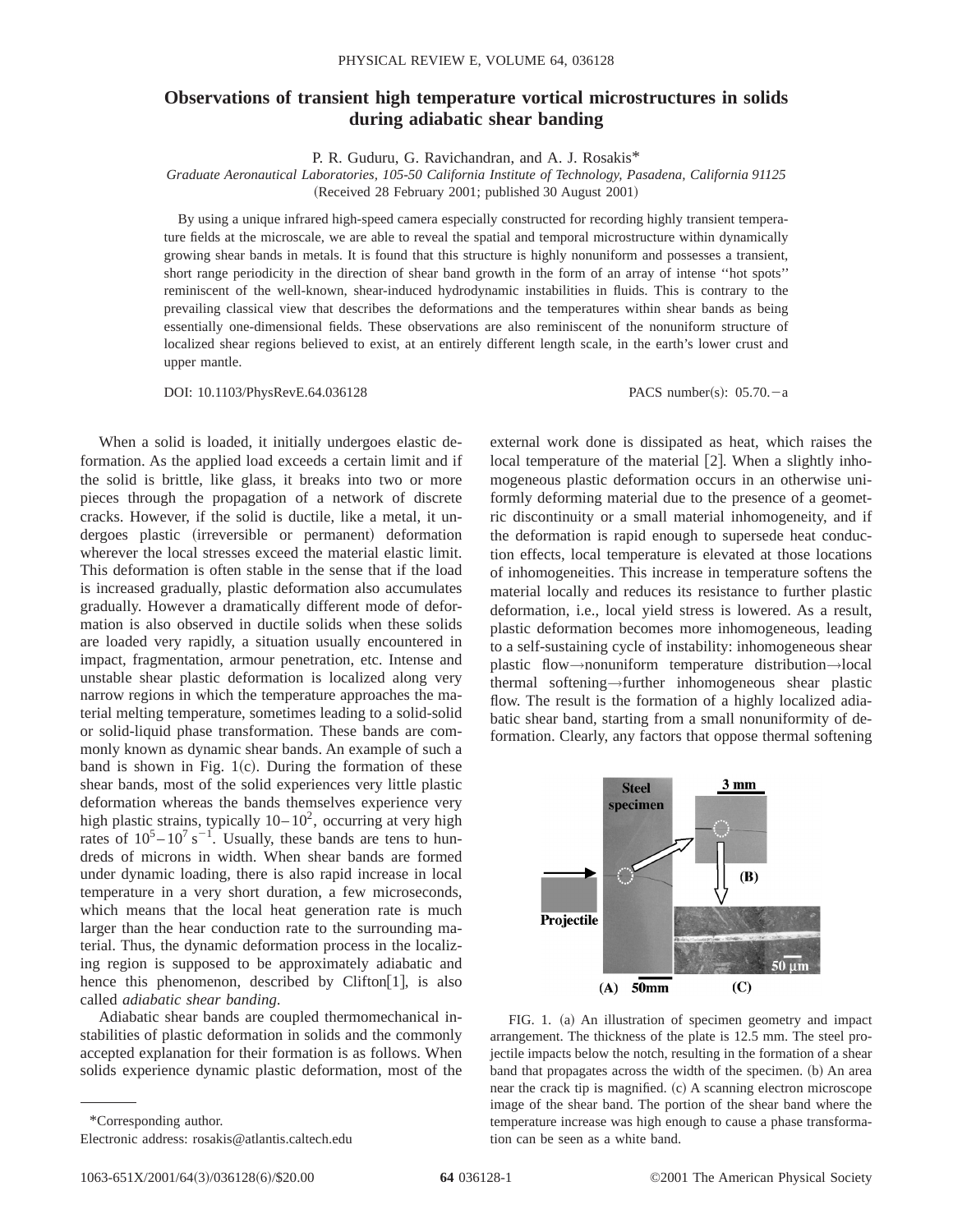## P. R. GUDURU, G. RAVICHANDRAN, AND A. J. ROSAKIS PHYSICAL REVIEW E **64** 036128

limit the tendency towards shear localization. For example, if the material is thermally very conductive, such as copper, the extra heat generated locally at an inhomogeneity is quickly conducted away, resulting in no thermal softening. Plastic deformation hardens some solids (strain hardening) and this increased resistance to plastic flow opposes the decrease due to thermal softening and renders the formation of adiabatic shear bands more difficult. Increase in strength of the material due to high strain rate also has similar influence (strain rate hardening)  $\lceil 1,3 \rceil$ .

The question of shear localization is also of central importance in geophysics. Indeed, at an entirely different length scale, localized shear regions are observed in the earth's lower crust and upper mantle induced by tectonic deformations. The nature of shear localization in this setting has been studied in detail by Poirier  $[4]$ . Brun & Cobbold  $[5]$ , and Evans and Wong  $[6]$ . Shear bands often act as crack initiation and growth sites in structural materials and possible sites of shear rupture in geophysical settings. Indeed, they offer potentially weak paths for crack propagation, thus undermining the strength of the solid and the integrity of structures  $[3]$ . Owing to their fundamental scientific significance as well as their technological implications, a number of models have been proposed to predict the critical conditions for their initiation and to model their structure after initiation  $[7-15]$ . However, there have been very few experimental attempts to determine the detailed two dimensional structure of initiating and propagating shear bands, mainly due to substantial experimental difficulties involving limited spatial and temporal resolution of the available measurement techniques. Marchand and Duffy  $[16]$  and Zhou, Rosakis, and Ravichandran  $[17]$  employed linear arrays of 8 and 16 infrared  $(IR)$  temperature detectors, respectively, to measure temperature at discrete points along a line across a propagating shear band. However, shear bands are two-dimensional entities, with a well-defined and rapidly propagating tip and an evolving temperature structure behind it that carries information about energy dissipation. Since these measurements were one dimensional in nature, they naturally failed to reveal any information about the two-dimensional  $(2D)$  structure of advancing shear bands.

In order to transcend these shortcomings and to perform a detailed transient, real time, high speed, microscopic, and full field imaging of the two-dimensional structure of propagating shear bands, we have designed and constructed a unique infrared high-speed microscopic camera. Since the events we are trying to observe occur over a few microseconds, we designed our thermal camera to capture images at a rate of  $10^6$  s<sup>-1</sup> with a response time of 500 ns. The camera shown here in Fig.  $2(a)$  features a square array of 64 detectors in an  $8\times 8$  format [see Fig. 2(b)]. Each detector is  $100 \times 100 \ \mu \text{m}^2$  in size and is separated by a distance of 30  $\mu$ m from its neighbor. The detectors are operated at a temperature of 77 K to maximize the signal to noise ratio. A detailed description of the camera, its construction, and characteristics are reported elsewhere  $[18]$ . The distinguishing features of this new IR imaging system are its extremely fast response, a high rate of image acquisition, and its 2D imaging capability at the microscale. The existing and commer-





FIG. 2. (Color) A photograph of the high-speed infrared microscopic camera used in imaging the propagating shear bands. The system features a square array of 64 HgCdTe IR detectors, shown in  $(b)$ , which is housed in a liquid nitrogen cooled dewar shown in  $(a)$ . A double Schwarzchild optical imaging system collects the IR radiation emitted by the specimen and focuses it on the detector array. The 64 detector signals are then amplified and recorded simultaneously.

cially available 2D infrared imaging systems are highly inadequate for the current investigation since they operate at a maximum speed of only a few thousand frames per second and their response time is typically several tens of microseconds. Perhaps the most important feature that makes our camera truly unique is its temporally frozen image acquisition capability. Unlike the existing imaging systems, signals from all detectors are read at the same instant of time, obviating scanning delays. Such a requirement is mandated by the extremely short time scales of shear band initiation and propagation.

To accurately study the two-dimensional nature of adiabatic shear bands, a specimen geometry and a loading arrangement that provide highly controlled shear band initiation and propagation are required. The setup used in the current investigation is illustrated in Fig. 3. The specimen is made of a high strength martensitic steel  $(C 300)$ . A notch is cut in it, as shown in the figure, using electric discharge machining. The specimen is then subjected to fatigue loading to introduce a sharp 2-mm-long crack at the tip of the notch. The dynamic loading is provided by impacting the specimen edge under the notch with a steel projectile, as shown in Fig. 3. The impact produces an intense and rapid shear deforma-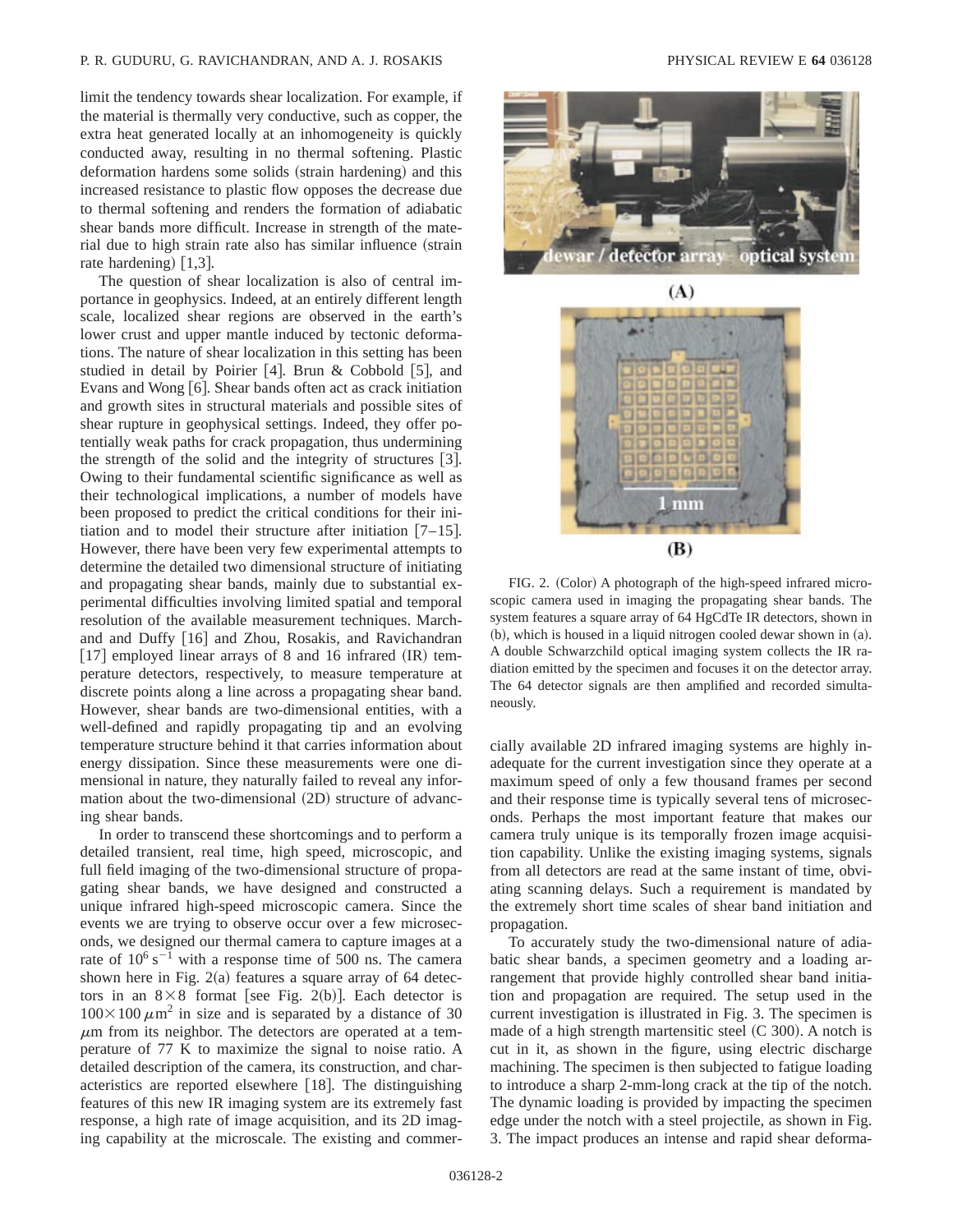

FIG. 3. A schematic illustration of the experimental setup. The specimen has a notch made by Electric Discharge Machining (EDM) that is further extended by fatiguing to introduce a sharp crack. The specimen is supported as shown. A gas gun fires a projectile that impacts the specimen edge below the notch. A double Schwarzchild infrared (IR) telescope collects part of the IR radiation emitted by a small area  $(1.1 \times 1.1 \text{ mm}^2)$  along the path of the advancing shear band and focuses it on the IR detector plane housed in a liquid nitrogen  $(LN_2)$  cooled dewar.

tion at the tip of the fatigued crack  $[17,19-21]$ . When the impact speed exceeds 30 m/s, a shear band initiates at the crack tip and then propagates across the specimen. Figure  $1(a)$  shows a shear band that propagated across the entire specimen width. Figure  $1(c)$  is a scanning electron microscope image of the shear band, where the region that experienced a phase transformation can be seen as a white band.

The first goal of this investigation was to capture the initiation of the shear band by using the newly developed highspeed IR microscopic camera. The specimen was impacted at a speed of 33 m/s while the IR camera was focused at the fatigued crack tip. Each detector measures the average temperature over an area of  $110\times110 \mu m^2$  on the specimen. Since the width of the shear band is smaller than this, the temperatures reported here are lower bound estimates of the actual temperatures. Figure 4 shows a sequence of selected images illustrating the development of initial temperature field at the tip of the fatigued crack. A plastic zone builds up rapidly up to 20  $\mu$ s, with a maximum temperature rise  $\Delta T$  of at least 80 K. Subsequently, the images show a band shooting forward. This indicates the transition of the plastic zone in to a growing shear band by localization of deformation. This is the first two-dimensional real time visualization of the highly transient temperature field associated with dynamic shear band initiation.

In order to visualize the propagating tip of a shear band, the IR camera was focused at a distance of 3 mm in front of the fatigued crack tip in an otherwise identical experiment. Upon impact, the shear band initiated and propagated across the field of view, enabling the camera to capture its structure. Figure 5 shows a sequence of images revealing the structure of the shear band tip as it traverses across the field of view at an average speed estimated to be 500 m/s. For the first time, these high-speed images capture the details of the dynamically propagating shear band process zone, i.e., the region in



FIG. 4. (Color) A sequence of high-speed thermal images of the crack tip region in an experiment where the impact speed was 33 m/s. A plastic zone, corresponding to the dynamic shear loading, rapidly builds up until 20  $\mu$ s. Beyond 20  $\mu$ s, the plastic zone becomes unstable and a transition to a shear band follows. This transition is captured in the last three images of the above sequence. The temperature rise at the core of the plastic zone when the transition occurs is at least 80 K. The approximate location of the fatigued crack is indicated by the dark lines that are drawn on the images for clarity.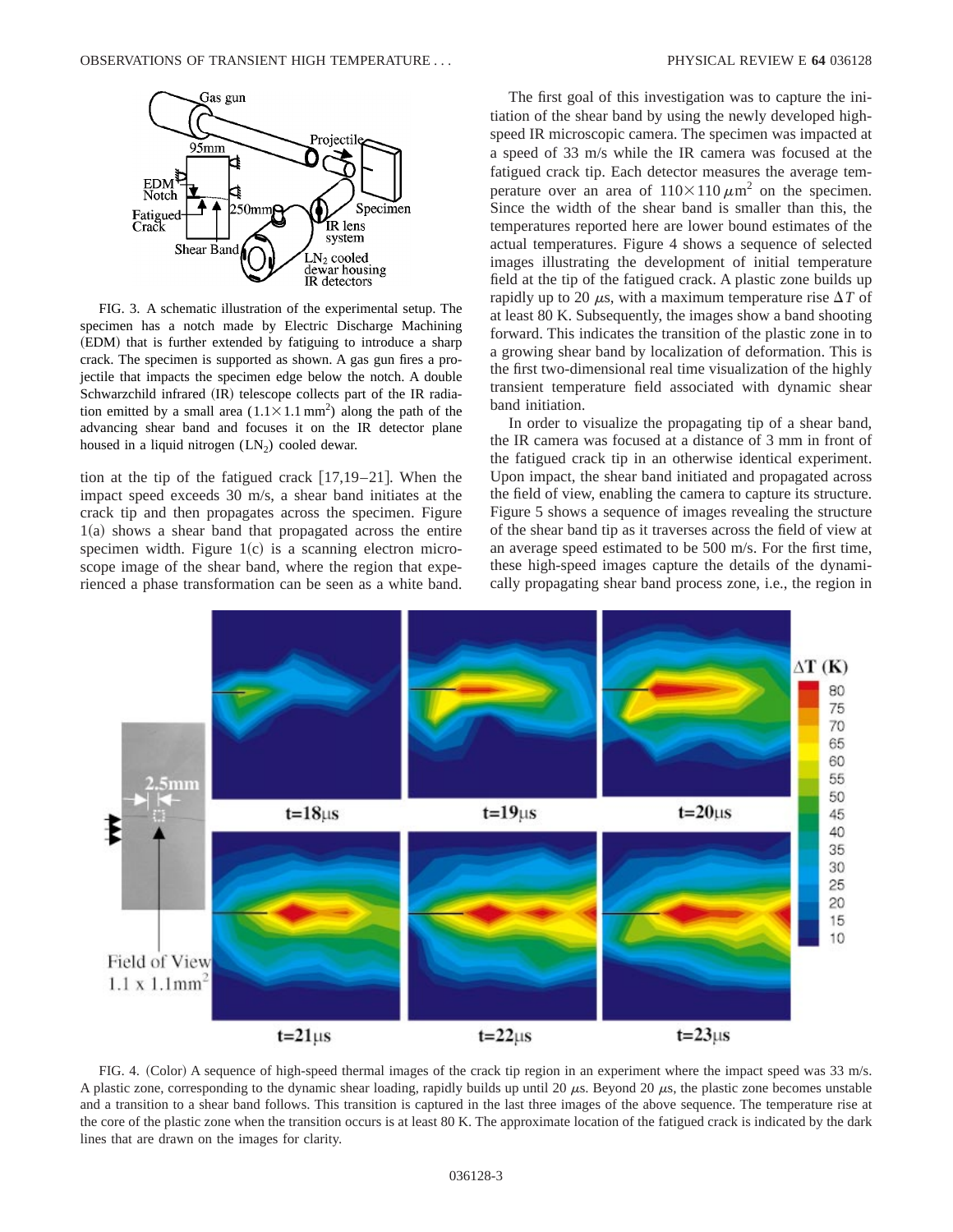

FIG. 5. (Color) A sequence of high-speed thermal images of an area that was 3 mm ahead of the fatigued crack tip. The images capture the thermal images of the shear band tip as it traverses across the field of view. These images, for the first time, establish length scales of the geometry of the shear band tip and the characteristic temperature gradient in an advancing shear band tip, which have only been a subject of conjecture until now.

front of the band where the material undergoes a rapid transition from a state of homogeneous deformation to a state of localized deformation. These images also reveal the length of the process zone to be about 500  $\mu$ m and the temperature gradient in it to be around  $5 \times 10^4$  K/m. The order of magnitude of the length of the process zone is consistent with the predictions of Grady  $[12]$ .

Perhaps the most surprising and significant finding of this investigation is the occurrence of a highly nonuniform temperature distribution along the length of the shear bands. As time progressed, the temperature distribution along the shear band was found to develop a highly transient, short range spatial periodicity in the direction of its growth. Figure 6 illustrates these intense temperature concentration regions that look like hot spots, which move along the band in time. Maximum temperatures shown are about 900 K. This observation raises questions about the spatial and temporal nature of shear deformation inside a shear band, which until now has been assumed to be essentially laminar in all available theoretical models  $[12-15]$ . The high-speed images obtained here show the shearing process to be far from laminar and the hot spots observed indicate a possible instability operating at the bandwidth length scale, similar to certain hydro-



FIG. 6. (Color) A high-speed thermal image of a developed shear band whose tip is well outside the field of view, to the right. The area shown is  $1.1 \times 1.1$  mm<sup>2</sup>. Discrete hot spots were observed quite unexpectedly, suggesting an instability of laminar flow of the material within the shear band.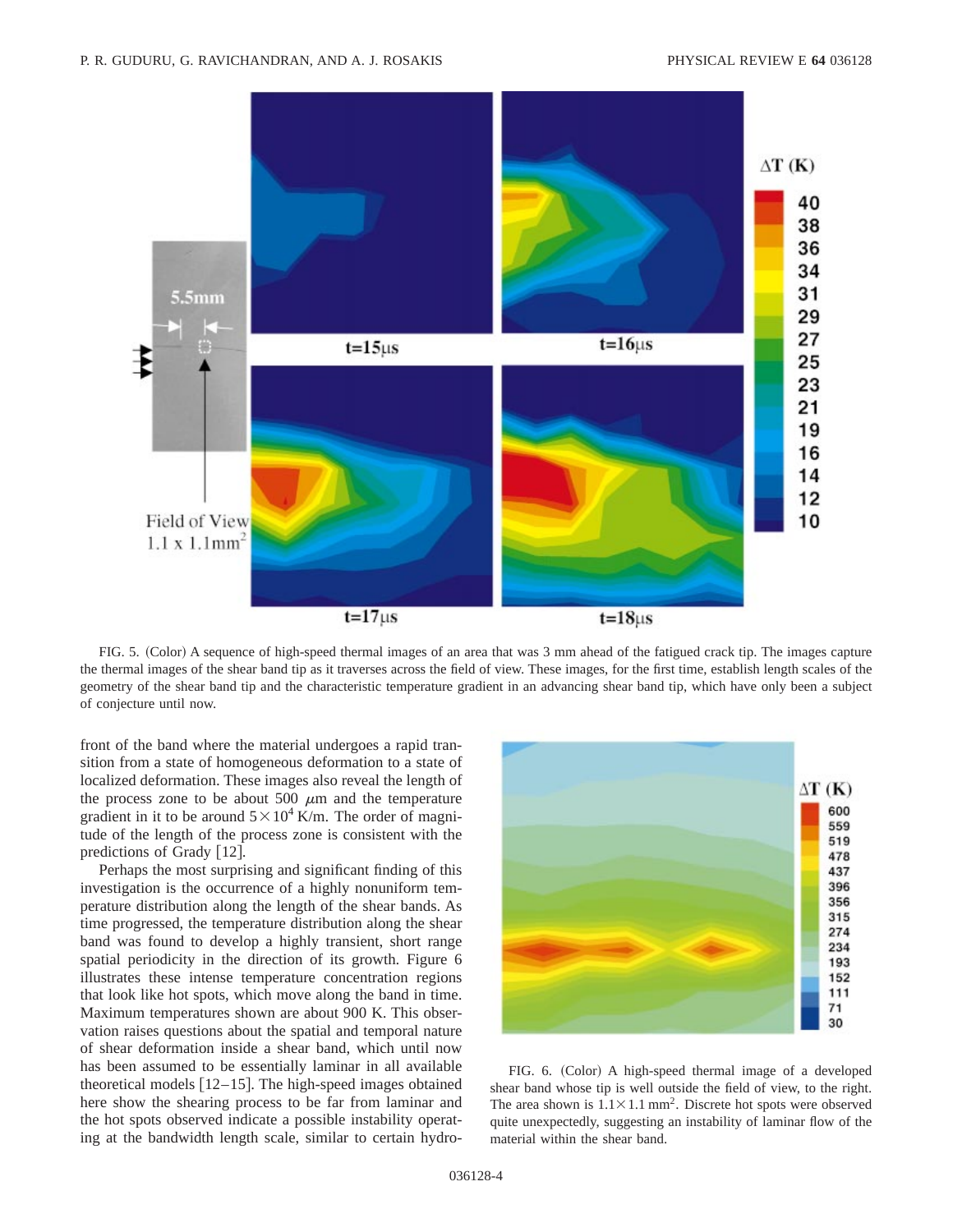dynamic instabilities observed in fluids. Since in a shear band a very thin layer of high temperature material is subjected to very high shear strain rates, the situation may resemble that of a viscous fluid confined between two rigid plates moving parallel to each other, known as the plane Couette flow in the fluid dynamics parlance. Since the plane Couette flow could become unstable and turbulent under certain conditions, we conjecture that the hot spots observed in the current experiments actually indicate certain instabilities of the deformation process. This led us to examine the stability characteristics of the plane Couette flow.

It is well known in fluid dynamics that plane Couette flow of inviscid as well as viscous fluids is linearly stable. However, the situation is different if the viscosity of the fluid is a function of temperature since viscous dissipation increases local temperature. The linear stability of plane Couette flow with viscous heating was numerically studied by Sukanek, Goldstein, and Laurence  $[22]$  and Yueh & Weng  $[23]$ . They found that perturbations of finite wave numbers along the flow direction grow unboundedly beyond a critical Reynolds number, leading to eventual turbulence. This lends credence to our notion of the analogy with a flow related instability in a shear band since the temperature rise in a shear band decreases local viscosity of the material. Yet, there are major differences between a shear band and the Couette flow with viscous heating. The shear band temperatures are approximately one-half of the melting temperature of steel, indicating that the local shear band behavior cannot be necessarily approximated by that of a viscous fluid. Indeed, a more appropriate description of the material behavior would be one of a thermoviscoplastic material.

Spatially repeated nonuniform structures in sheared regions are also observed at an entirely different length scale in the earth's lower crust and upper mantle. Deep seismic reflection surveys have revealed the existence of lenticular shaped structures distributed within the shear zones. These structures are believed to be relatively less deformed regions surrounded by highly deformed material  $[24,25]$ . It has been proposed that these patterns influence the development of sedimentary basins, providing initiation sites for faults. Motivated by such observations, Molinari and Leroy  $[26]$  conducted a two-dimensional perturbation analysis of a layer of thermoviscoplastic material subjected to shear stress at the boundaries. The viscosity of the material they modeled was an exponentially decreasing function of temperature. They investigated the possibility of the existence of any perturbations with finite wave numbers in the direction along the

band that could become unstable and grow as the deformation proceeds. They found that for certain material properties, such perturbations do exist and they lead to periodic hot spots along the length of the shear band. Their results, although quasistatic, can also be used to understand the present case of a shear band since the material used in our investigation has properties that are close to those of the material used in their analysis. The results of Molinari and Leroy  $[26]$ show that the nondimensional wave numbers of unstable perturbations range from 0.02–0.1, which, using a shear band width of 40  $\mu$ m [Fig. 1(c)], would mean wavelengths of about 1.2–6.0 mm. In our experiment, the distance between the hot spots was seen to be approximately 300  $\mu$ m (Fig. 6), which is remarkably close to the range predicted by their analysis, supporting our hypothesis that the observed nonuniform features are related to an instability of laminar flow of the material within the shear band. This finding calls for models that account for such vortical microstructures in order to accurately estimate the energy dissipation in shear bands and to describe the dynamics of shear band formation and growth. Motivated by the current experimental observations, detailed numerical simulations are currently underway using meshless schemes  $[27]$ .

Our study has been able to establish the two-dimensional nature of temperature fields in regions of highly localized shear under transient dynamic loading conditions. A close examination of the temporal and spatial structure of the shear bands reveals the vortical nature of the temperature fields at the microscale. Such fresh insights into the deformation and failure of solids have been made possible by the newly developed high-speed IR microscopic camera, with the highest possible temporal resolution to date. Theories that could predict the formation of such instabilities would be able to capture the nature of energy dissipation within a shear band as well as the kinetics of shear band growth more accurately. We also believe that further investigations of the ''hot-spot'' structure observed in our experiments could lead to better understanding of similar nonuniform spatial structures surmised at geological length scales.

This work was supported by the Office of Naval Research Grant No. N00014-95-1-0453 (Dr. Y. D. S. Rajapakse, project manager) and the National Science Foundation Center for Quantitative Visualization at Caltech (Professor M. Gharib, Director). We are also pleased to acknowledge the contributions of Professor A. T. Zehnder, Cornell University for his pivotal role in developing the high-speed IR camera.

- [1] R. J. Clifton, National Materials Advisory Board Report No. NMAB-356 (unpublished).
- [2] P. Rosakis, A. J. Rosakis, G. Ravichandran, and J. Hodowany, J. Mech. Phys. Solids **48**, 581 (2000).
- [3] M. A. Meyers, *Dynamic Behavior of Materials* (Wiley, New York, 1994).
- [4] J. P. Poirier, J. Struct. Geol. 2, 135 (1980).
- [5] J. P. Brun and P. R. Cobbold, J. Struct. Geol. 2, 149 (1980).
- @6# B. Evans and T. Wong, in *Mechanics of Geomaterials*, edited

by Z. Bazant (Wiley, New York, 1985).

- [7] R. J. Clifton, J. Duffy, K. A. Hartley, and T. G. Shawki, Scr. Metall. **18**, 443 (1984).
- [8] Y. L. Bai, J. Mech. Phys. Solids **30**, 195 (1982).
- $[9]$  A. Molinari and R. J. Clifton, J. Appl. Mech. **54**, 806  $(1987)$ .
- [10] L. B. Freund, F. H. Wu, and M. Toulios, in *Proceedings of the Considere Memorial Symposium, Paris, 1985*, edited by J. Salencon (Presse de l'Ecole Nationale des Ponts et Chaussees, Paris, 1985).